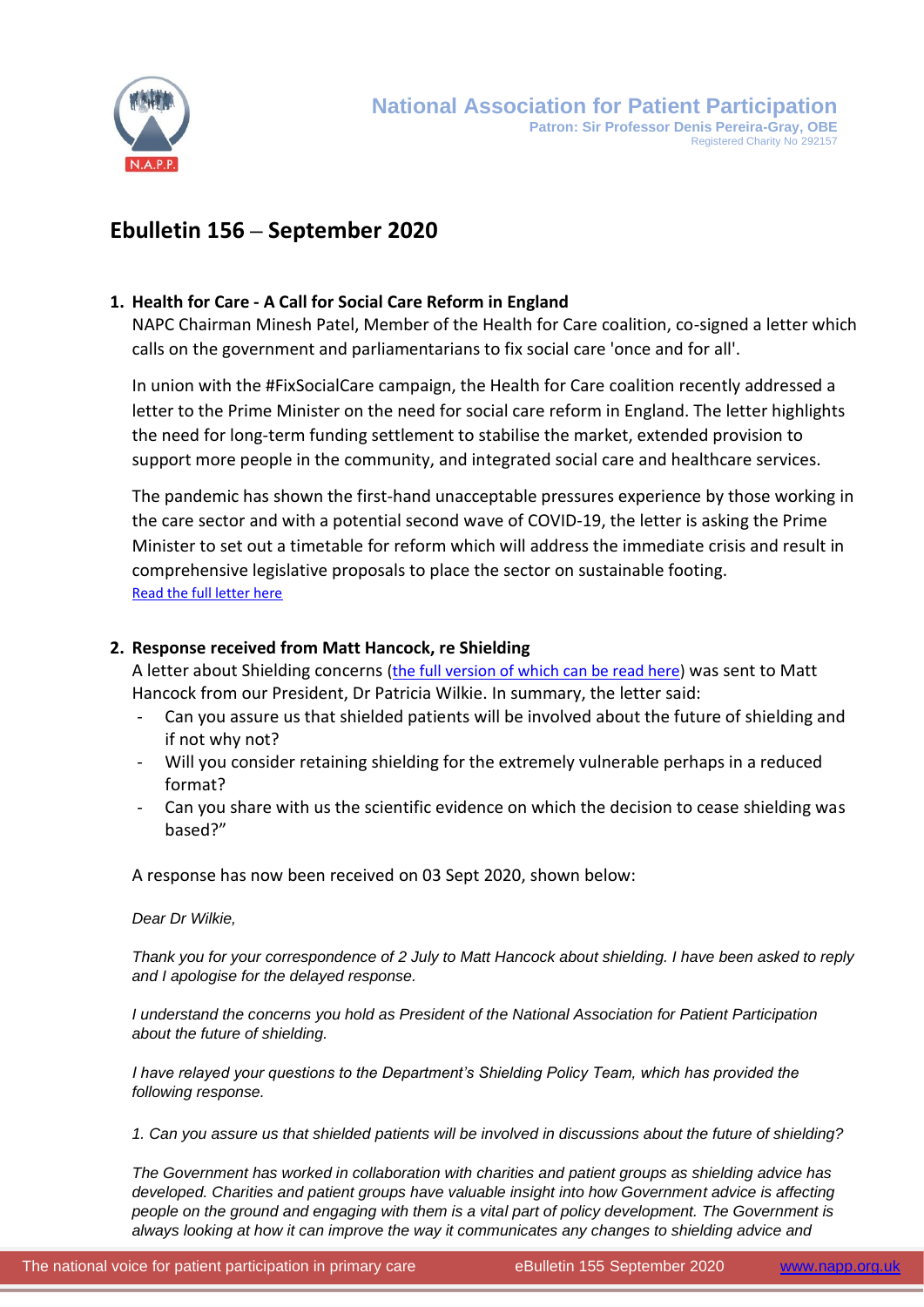*guidance, and it is proactively engaging with stakeholders. If you would like find out more about how to engage with the Government on this issue please contact [DHSCExternalAffairs@dhsc.gov.uk.](mailto:DHSCExternalAffairs@dhsc.gov.uk)* 

*2. Can you inform us of the scientific evidence on which the decision to cease shielding is based?*

*All decisions on shielding guidance have been led by the Chief Medical Officer and based on clinical*  advice. On 10 June, the scientific evidence suggested there was a significantly reduced prevalence of *COVID-19 in the community and that disease rates in the community were at pre-lockdown rates or lower. In addition, the test, track and trace programme had been launched, including within schools, and robust measures were in place to manage potential areas of higher risk. To those who were shielding, this meant that the chance of catching COVID-19, if the updated advice was followed, was very low.* 

*The Government also considered the recognised clinical risks to mental and physical wellbeing from limited social and physical interaction, that might result while shielding advice is in place.*

*3. Will you consider retaining shielding for the extremely vulnerable, perhaps in a reduced format?*

*Shielding advice has currently been paused nationally due to the low level of prevalence of COVID-19 in the community. This means that the advice for the clinically extremely vulnerable has been brought in line with that of the general population. However, the shielded patient list is being maintained throughout this pause. If incidences of transmission increase, this will allow the Government to rapidly step up support again should this be needed. Shielding continues to be advised in some areas subject to local lockdown restrictions. The Government will continue to listen to its medical advisers on the level of clinical risk the virus presents to different groups of people at different points in time.*

*I hope this reply is helpful.* 

*Yours sincerely,* 

*Aymee Smith Ministerial Correspondence and Public Enquiries Department of Health and Social Care*

If anyone would like to comment on this issue, please email admin@napp.org.uk

### **3. Get involved in Self Care Week (16-22 Nov)**

During these uncertain times, it is crucial that we do all we can for ourselves, our families, our patients and our colleagues to live as healthily as we can to keep up our resolve and to be able to cope with whatever new challenge comes our way.

Which is why the [Self Care Forum,](http://r20.rs6.net/tn.jsp?f=001Xki8KLIUIPu5nWyHYVrAu31AnRhLNbwxI7U0P46Mjn_iRTxOaoAFydquIK4s3o7fOARIBD2899T7rcf1inA75uw7FRiN2WVJe6AGWY9SV57lVMj7RlBJ5yYSSEvC6ZP2r3mXSNOkJF3pXQwNdHrF4A==&c=decB47pU-Kniqf7ATSuYihVixo10YCn2JWD2S32kLlazWmFzfx7FWg==&ch=y6Ig3AFXJBtkVW53Gd6uc1psp3s8OcvKT2dyVEZlhEu-JLejqKP16w==) a charity aiming to further the reach of self care, is encouraging anyone with an audience to participate in this year's Self Care Week  $(16 - 22$  November).

The theme, Live Self Care for Life, is particularly apt given the pandemic and the initiative is ideal to help people to not only protect themselves and others against a second wave, but as a reminder to take better care of their health and well-being more generally.

The aim of Self Care Week is to:

- Remind and reignite people's enthusiasm for social distancing, wearing masks, and improving their immunity through vitamin D supplements and by quitting smoking;
- Spread communications around nutrition and exercise given the link between coronavirus and obesity;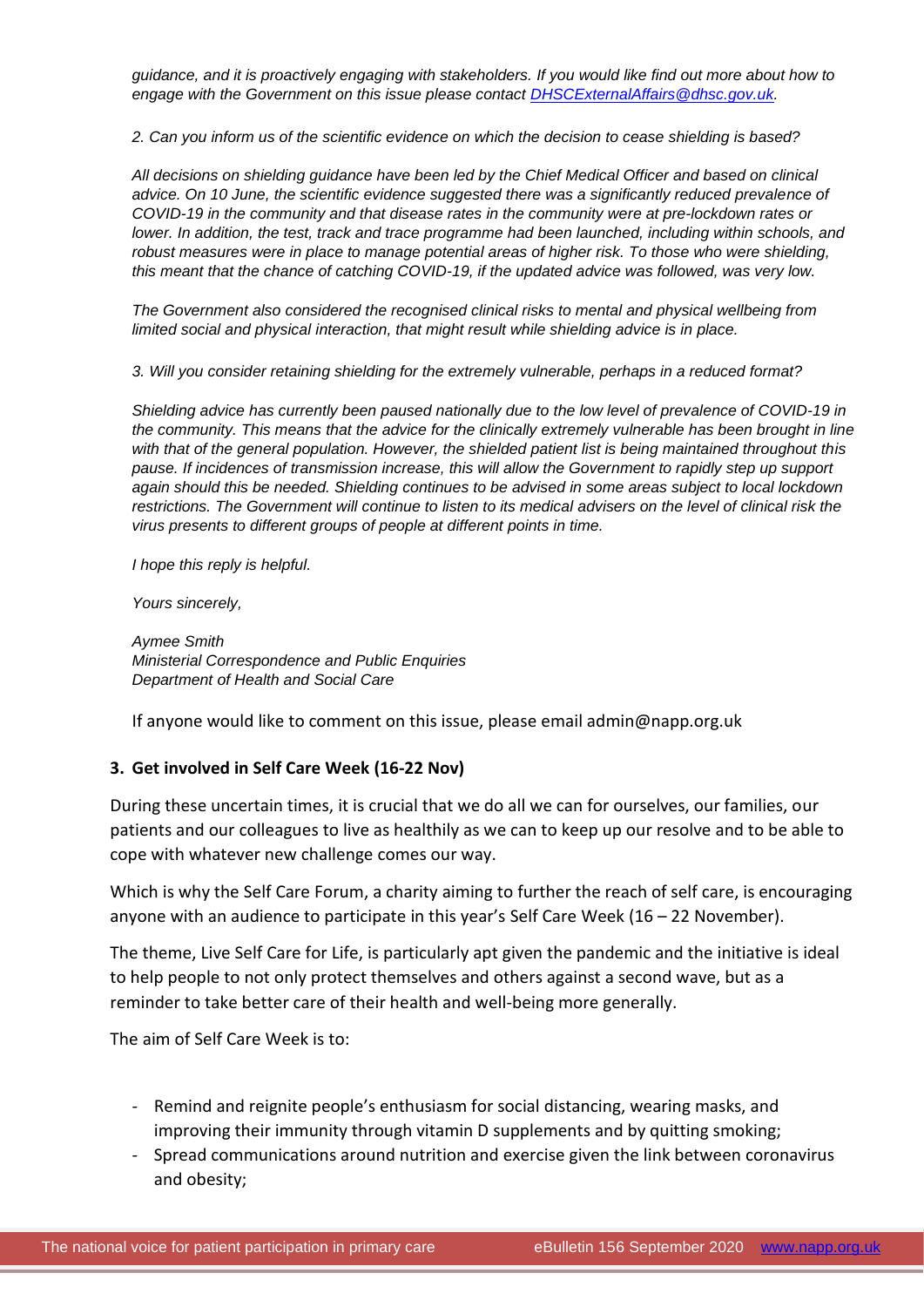- Find ways to protect our mental well-being given everything we have been through as a nation this year.

To find out more, the Self Care Forum has developed a [series of resources](http://r20.rs6.net/tn.jsp?f=001Xki8KLIUIPu5nWyHYVrAu31AnRhLNbwxI7U0P46Mjn_iRTxOaoAFyT4KBOAOasXVzKQ1aQItLTTOCJ8yn7LacCxJ3CIgkGeAxB2AOFHfPYl9kI8Wm6DWaEIUYC8Ukff40S2MCGaK_RJRXpLEjiUsCgGVKpCyLG7lUOudVuGRa6Z3bNLaGtXa8wbDZfB217ZLsfBDN3z6ZG0=&c=decB47pU-Kniqf7ATSuYihVixo10YCn2JWD2S32kLlazWmFzfx7FWg==&ch=y6Ig3AFXJBtkVW53Gd6uc1psp3s8OcvKT2dyVEZlhEu-JLejqKP16w==) such as its 8-point plan, best practice and case studies which are all free to download from its [website.](http://r20.rs6.net/tn.jsp?f=001Xki8KLIUIPu5nWyHYVrAu31AnRhLNbwxI7U0P46Mjn_iRTxOaoAFydquIK4s3o7fOARIBD2899T7rcf1inA75uw7FRiN2WVJe6AGWY9SV57lVMj7RlBJ5yYSSEvC6ZP2r3mXSNOkJF3pXQwNdHrF4A==&c=decB47pU-Kniqf7ATSuYihVixo10YCn2JWD2S32kLlazWmFzfx7FWg==&ch=y6Ig3AFXJBtkVW53Gd6uc1psp3s8OcvKT2dyVEZlhEu-JLejqKP16w==) For more information, please contact [selfcare@selfcareforum.org.](mailto:selfcare@selfcareforum.org)

### **4. National news roundup**

Some of the items below will already be subject to further development and change. We have included the date and time of these that these items were published (since our last eBulletin) for your interest. We encourage you to keep yourselves up to date as well, by visiting the government website at [www.gov.uk/coronavirus](http://www.gov.uk/coronavirus)

#### 10:43am, 1 September 2020

[Thousands to benefit from soups and shakes diet](http://www.networks.nhs.uk/networks/news/thousands-to-benefit-from-soups-and-shakes-diet) 

From today thousands of people will be able to access NHS soup and shake weight-loss plans to tackle type 2 diabetes.

#### 10:25am, 28 August 2020

#### ['Your NHS needs you' call attracts tho](http://www.networks.nhs.uk/networks/news/2018your-nhs-needs-you2019-call-attracts-thousands-more-student-nurses)usands more student nurses

UCAS figures show that there are 4,360 more nursing students placed onto courses in England this year than at the same point in 2019 – a 22% increase. In total 24,330 students have been placed, compared to 19,970 last year.

#### 12:02pm, 28 August 2020

#### [Flu vaccination plans](http://www.networks.nhs.uk/networks/news/flu-vaccination-plans)

PCC and the NHS Confederation's PCN Network are collecting examples of how PCNs are planning to manage vaccination programmes.

#### 10:19am, 27 August 2020

[More GP practices and community pharmacies go live with electronic notifications for urgent supply of medicines](http://www.networks.nhs.uk/networks/news/more-gp-practices-and-community-pharmacies-go-live-with-electronic-notifications-for-urgent-supply-of-medicines) NHS Digital is rolling out electronic notifications which inform GPs when one of their patients receives an urgent supply of medicine from a community pharmacy.

#### 10:28am, 27 August 2020

#### [Commissioning responsibility -](http://www.networks.nhs.uk/networks/news/commissioning-responsibility-who-pays) Who Pays?

This revised Who Pays? guidance sets out a framework, for the NHS in England, to establish which NHS organisation has responsibility for commissioning an individual's care and which has responsibility for paying for that care.

#### 11:01am, 26 August 2020

[Understanding the legal implications of being a practice partner](http://www.networks.nhs.uk/networks/news/understanding-the-legal-implications-of-being-a-practice-partner)

NHS England and NHS Improvement made a commitment in the update to the GP contract agreement to support registered health care professionals to become practice partners.

#### 11:20am, 25 August 2020

#### [Video consultations](http://www.networks.nhs.uk/networks/news/video-consultations-2013-new-resources) – new resources

To support primary care in delivering video consultations, two new resources have been published.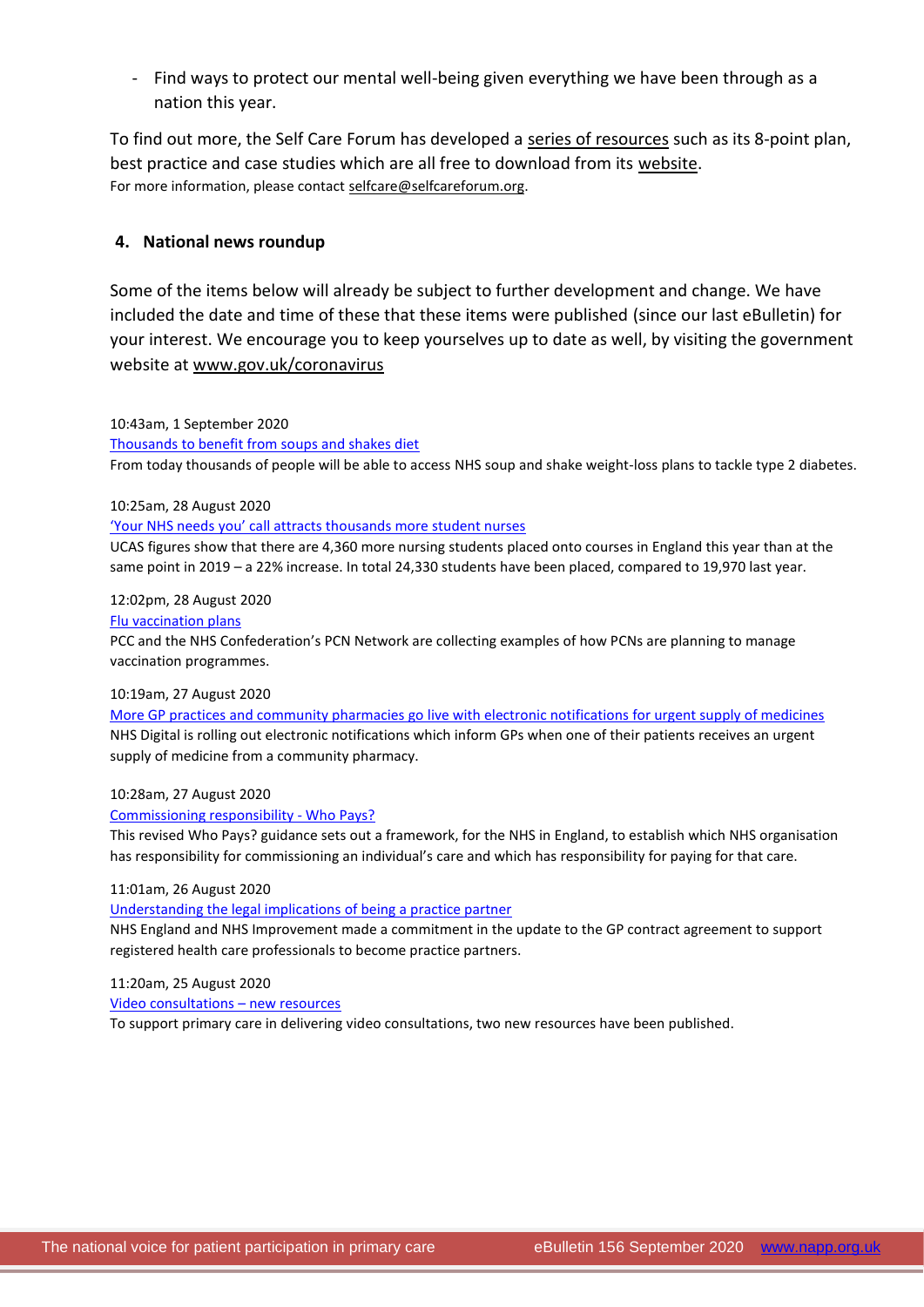#### 12:09pm, 24 August 2020

#### [Funding to help people return home from hospital](http://www.networks.nhs.uk/networks/news/funding-to-help-people-return-home-from-hospital)

People needing additional follow-on care after being discharged from hospital will be supported by a £588 million fund to cover adult social care or the immediate costs of care in their own home.

#### 12:19pm, 24 August 2020

#### [Community pharmacy integral to PCNs](http://www.networks.nhs.uk/networks/news/community-pharmacy-integral-to-pcns-1)

This article by Julia Sutton-McGough reflects on previous work with community pharmacy leaders who described different experiences when trying to join PCN discussions.

#### 12:22pm, 24 August 2020

[Registering patients prior to their release from the secure residential estate](http://www.networks.nhs.uk/networks/news/registering-patients-prior-to-their-release-from-the-secure-residential-estate) 

GPs have a contractual obligation to support with registering patients prior to their release from the secure residential estate and are asked to ensure that processes are in place to support this.

#### 10:44am, 21 August 2020

#### [Prevalence data for 21 common conditions](http://www.networks.nhs.uk/networks/news/prevalence-data-for-21-common-conditions)

Figures showing the recorded prevalence of 21 conditions, including asthma, hypertension, dementia, diabetes, and depression have been published by NHS Digital.

#### 10:48am, 21 August 2020

#### NHS nurse [numbers continue to rise](http://www.networks.nhs.uk/networks/news/nhs-nurse-numbers-continue-to-rise)

The number of nurses in the NHS in England increased by 13,840 compared with the previous year, and the number of doctors has risen by 9,306.

#### 10:04am, 19 August 2020

### [Babies in lockdown: listening to parents to build back better](http://www.networks.nhs.uk/networks/news/babies-in-lockdown-listening-to-parents-to-build-back-better)

This report from Best Beginnings, together with Home-Start UK and the Parent-Infant Foundation, reveals the disproportionate impact of Covid-19 and subsequent measures on those pregnant, giving birth or at home with a baby or toddler.

#### 13:27pm, 18 August 2020

#### [Reviewing children and young people on the shielded patients list](http://www.networks.nhs.uk/networks/news/reviewing-children-and-young-people-on-the-shielded-patients-list)

Most children and young people considered clinically extremely vulnerable (CEV) can be removed from the shielded patients list following consultation with their specialist clinician or GP.

#### 10:30am, 17 August 2020

#### [Chemo doorstep drops help to keep cancer patients safe](http://www.networks.nhs.uk/networks/news/chemo-doorstep-drops-help-to-keep-cancer-patients-safe)

Thousands of patients with cancer have had chemotherapy delivered to their doors so that they can more safely receive treatment during the coronavirus pandemic.

#### 10:50am, 14 August 2020

#### Implementing the [2020/21 GP contract changes](http://www.networks.nhs.uk/networks/news/implementing-the-2020-21-gp-contract-changes)

Following the changes to the general medical services (GMS) contract for 2020/21, this document sets out the approach to the funding changes that NHS England will apply to personal medical services (PMS) and alternative provider medical services (APMS) contracts.

#### 11:03am, 13 August 2020

#### [Covid-19: guidance for supported living](http://www.networks.nhs.uk/networks/news/covid-19-guidance-for-supported-living)

This guidance sets out key messages to assist with planning and preparation in the context of the Covid-19 pandemic so that local procedures can be put in place to minimise risk and provide the best possible support to people in supported living settings.

#### 11:07am, 13 August 2020

#### [How might Covid-19 affect the number of GPs available to see patients in England?](http://www.networks.nhs.uk/networks/news/how-might-covid-19-affect-the-number-of-gps-available-to-see-patients-in-england)

This research reveals that one in three GPs who singlehandedly manage a GP practice are at high risk of death from Covid-19.